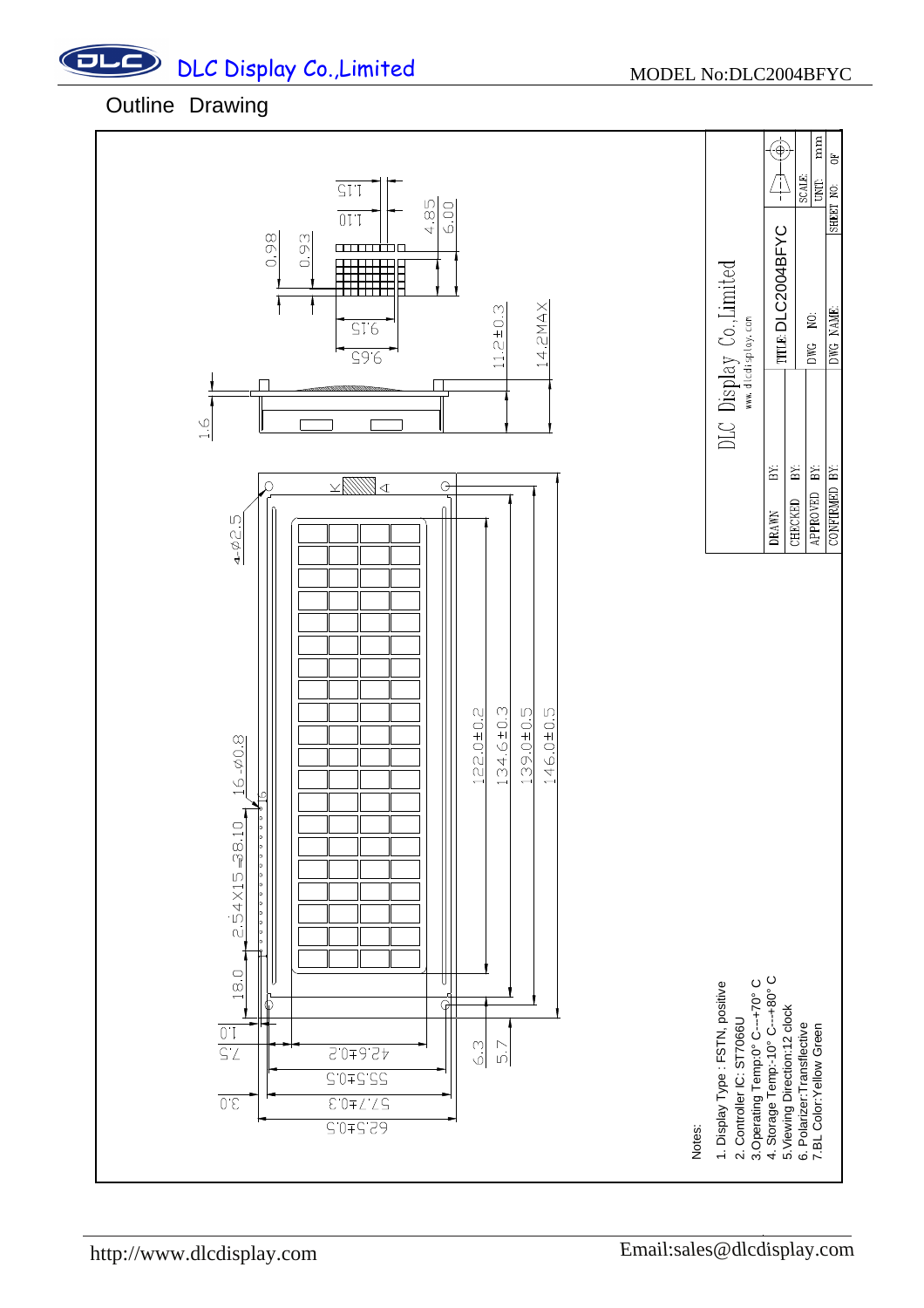| MECHANICAL DATA                    |                               |       |  |  |
|------------------------------------|-------------------------------|-------|--|--|
| <b>Item</b>                        | <b>Nominal Dimensions</b>     | Unitl |  |  |
| Module $Size(W \times H \times T)$ | $146.0\times 62.5\times 14.2$ | mm    |  |  |
| Viewing $Area(W \times H)$         | $122.0 \times 42.6$           | mm    |  |  |
| Character Size( $W \times H$ )     | $4.85 \times 9.15$            |       |  |  |
| Dot Size( $W \times H$ )           | $0.93 \times 1.1$             |       |  |  |

| <b>ABSOLUTE MAXIMUM RATINGS</b> |               |       |             |          |             |
|---------------------------------|---------------|-------|-------------|----------|-------------|
| <b>Item</b>                     | Symbol Min    |       | <b>Type</b> | Max Unit |             |
| Operating Voltage               | <b>VDD</b>    | 4.5   | 5.0         | 5.5      |             |
| <b>Operating Current</b>        | <b>IDD</b>    | 1.5   | 1.8         | 2.1      | mA          |
| LED Voltage                     | $\rm V_{LED}$ | 4.5   | 5.0         | 5.5      |             |
| LED Current<br>$I_{LED}$        |               | 55    | 71.5        | 86       | mA          |
| Operating Temp.                 | Topr          |       |             | $+70$    | $^{\circ}C$ |
| Storage Temp.                   | <b>T</b> sto  | $-10$ |             | $+80$    | $^{\circ}$  |

| ELECTRICAL CHARACTERISTICS |              |     |             |            |  |
|----------------------------|--------------|-----|-------------|------------|--|
| <b>Item</b>                | Symbol Min   |     | <b>Type</b> | Max Unit   |  |
| Input Hight Voltage        | $\rm V_{IH}$ | 2.2 |             | <b>VDD</b> |  |
| Input Low Voltage          | $\rm V_{II}$ | 0   |             | 0.6        |  |
| Output Hight Voltage       | $\rm V_{OH}$ | 2.4 |             | <b>VDD</b> |  |
| <b>Output Low Voltage</b>  | $V_{\rm OL}$ | Λ   |             | 0.4        |  |